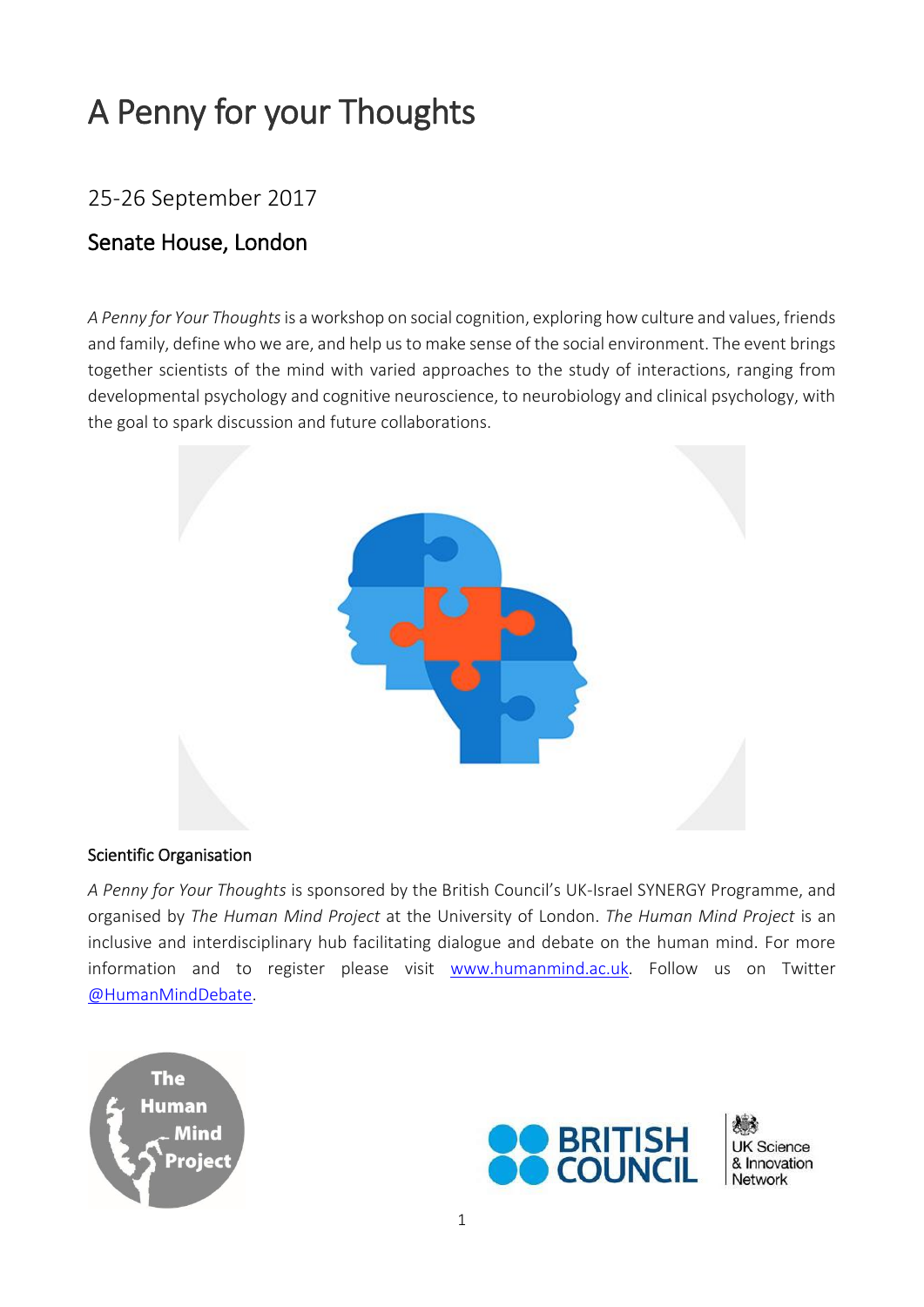## Event Programme

### Monday 25<sup>th</sup> September 2017

Room 243 Senate House

| 09:30 | Registration and Coffee                                                                                                                      |
|-------|----------------------------------------------------------------------------------------------------------------------------------------------|
| 10:00 | Opening remarks                                                                                                                              |
|       | <b>Colin Blakemore</b>                                                                                                                       |
|       | The Human Mind Project, School of Advanced Study, University of London                                                                       |
|       | Session 1                                                                                                                                    |
|       | Chair: Colin Blakemore<br>School of Advanced Study, University of London                                                                     |
| 10:20 | WHY ARE SOME CHILDREN ANTISOCIAL?                                                                                                            |
|       | <b>Essi Viding</b>                                                                                                                           |
|       | Clinical, Educational, and Health Psychology Research Department, Division of<br>Psychology and Language Sciences, University College London |
| 11:00 | OXYTOCIN SYSTEM GENETICS AND HUMAN SOCIAL BEHAVIOR: PAST, PRESENT, AND FUTURE DIRECTIONS.                                                    |
|       | Salomon Israel                                                                                                                               |
|       | Department of Psychology, Hebrew University of Jerusalem                                                                                     |
| 11:40 | WHAT'S WRONG WITH SOCIAL COGNITION RESEARCH? EXAMPLES FROM EMPATHY AND                                                                       |
|       | THEORY OF MIND                                                                                                                               |
|       | <b>Geoff Bird</b>                                                                                                                            |
|       | Department of Experimental Psychology, University of Oxford                                                                                  |
| 12:30 | Lunch served in room G7                                                                                                                      |
|       | Session 2                                                                                                                                    |
|       | Chair: Mattia Gallotti                                                                                                                       |
|       | London School of Economics & School of Advanced Study, University of London                                                                  |
| 14:00 | DEVELOPMENTAL CHANGES IN BRAIN ACTIVITY CORRELATES OF VICARIOUS PAIN RESPONSES                                                               |
|       | Avi Goldstein                                                                                                                                |
|       | Department of Psychology, Bar-Ilan University                                                                                                |
| 14:40 | THE VALUE OF OTHER PEOPLE: PHYSIOLOGICAL CORRELATES OF WHAT OTHERS AND THEIR OPINIONS<br>MEAN TO US                                          |
|       | Dan Campbell-Meiklejohn                                                                                                                      |
|       | Department of Psychology, University of Sussex                                                                                               |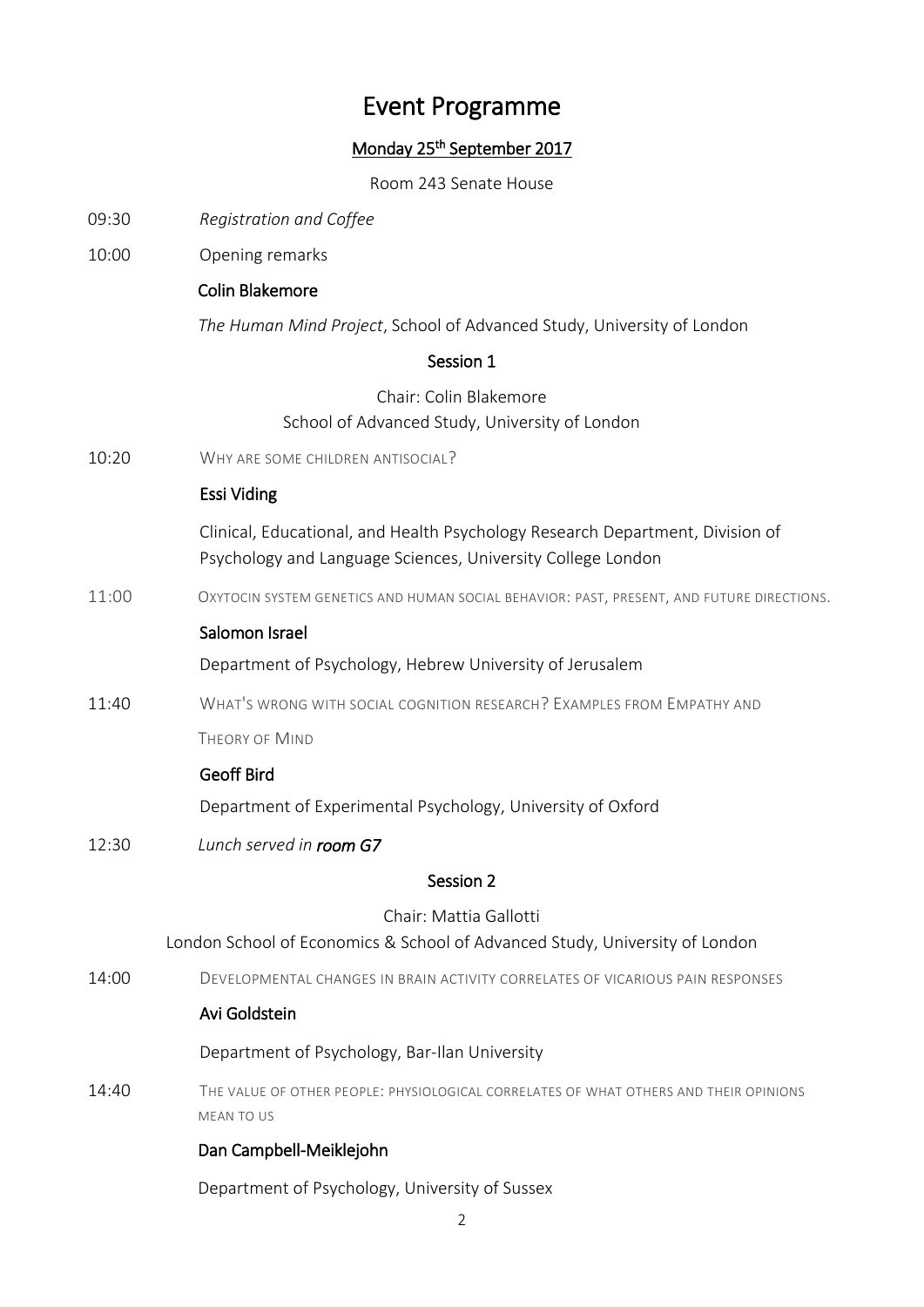| 15:20 | SELF-REGULATION VIA NEURAL SIMULATION                                  |
|-------|------------------------------------------------------------------------|
|       | <b>Michael Gilead</b>                                                  |
|       | Department of Psychology, Ben-Gurion University of the Negev           |
| 16:00 | Coffee Break                                                           |
|       | Session 3                                                              |
|       | Chair: Uri Hertz                                                       |
|       | The Human Mind Project, School of Advanced Study, University of London |
| 16:30 | MOVING NEUROSCIENCE OUTSIDE THE LAB - CASE STUDIES IN IMITATION        |
|       | Antonia Hamilton                                                       |
|       | Institute of Cognitive Neuroscience, University College London         |
| 17:10 | HOW EMPATHY CONTRIBUTES TO DISTRESS REGULATION                         |
|       | Simone Shamay-Tsoory                                                   |
|       | Department of Psychology, University of Haifa                          |
|       |                                                                        |
| 18:00 | Wine Reception served in room 246                                      |
| 19:45 | Dinner for Speakers                                                    |